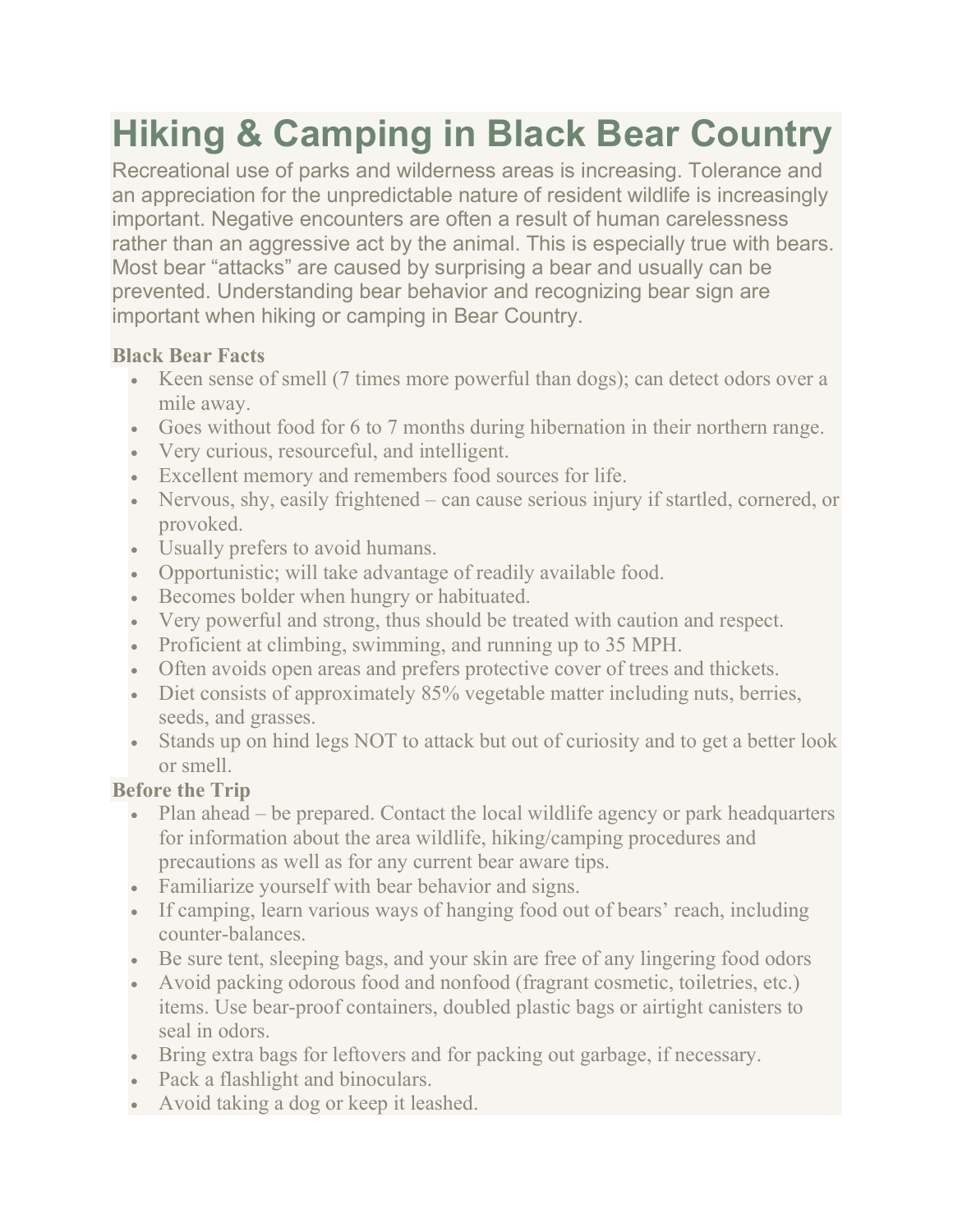#### On the Hike

- Travel in groups. Do not allow children to stray or run ahead.
- Remain on trail and never hike at night.
- Always stay alert. "Advertise" your presence by wearing bells, singing, clapping, etc. Do not allow your "advertising" to distract you from staying aware of your surroundings.
- Discard garbage in bear-proof trash containers or pack out in sealed plastic bags. Leave no trace.
- Don't surprise a bear! Use caution when traveling in windy weather, downwind, approaching blind curves, dense vegetation, and noisy streams, where a bear may not see, smell or hear you coming. Stop, look, and listen. Make noise before approaching these areas.
- Circling birds and/or offensive odors may indicate an animal carcass avoid this area or use extreme caution.
- Never leave any food or backpack unattended.

Bears are naturally afraid of humans, but may become "habituated" or accustomed to people along popular hiking trails. Keep the area safe for humans and bears by never feeding or approaching bears. Should a bear come near you he is most likely curious or smells something interesting. If he stands up, he is not going to attack but is trying to get a better look or smell. Bear attacks are extremely rare and by comparison a person is about 67 times more likely to be killed by a dog, or 90,000 times more likely to be killed in a homicide. Bears are powerful and strong animals; they should always be treated with caution and respect.

#### Bear Encounter Guidelines

- If a bear approaches you, stay calm.
- ABSOLUTELY DO NOT RUN (running may elicit a chase response in the bear).
- Pick up small children so they don't run, scream or panic.
- Gather the group together and restrain your dog.
- Let the bear know you are human; talk in a soothing voice; lift arms overhead to look bigger.
- Slowly back away and avoid direct eye contact with the bear.
- If the bear lunges, snaps his jaws, slaps ground or brush with paw, he feels threatened -you are too close. Back up slowly without turning your back on the bear.
- The bear may also suddenly rush forward and stop as a "bluffing" tactic to intimidate you to leave; momentarily hold your ground, then keep backing away and talking softly.
- Don't crowd the bear; leave him a clear escape route.
- Retreat from the area or make a very wide detour around the bear.